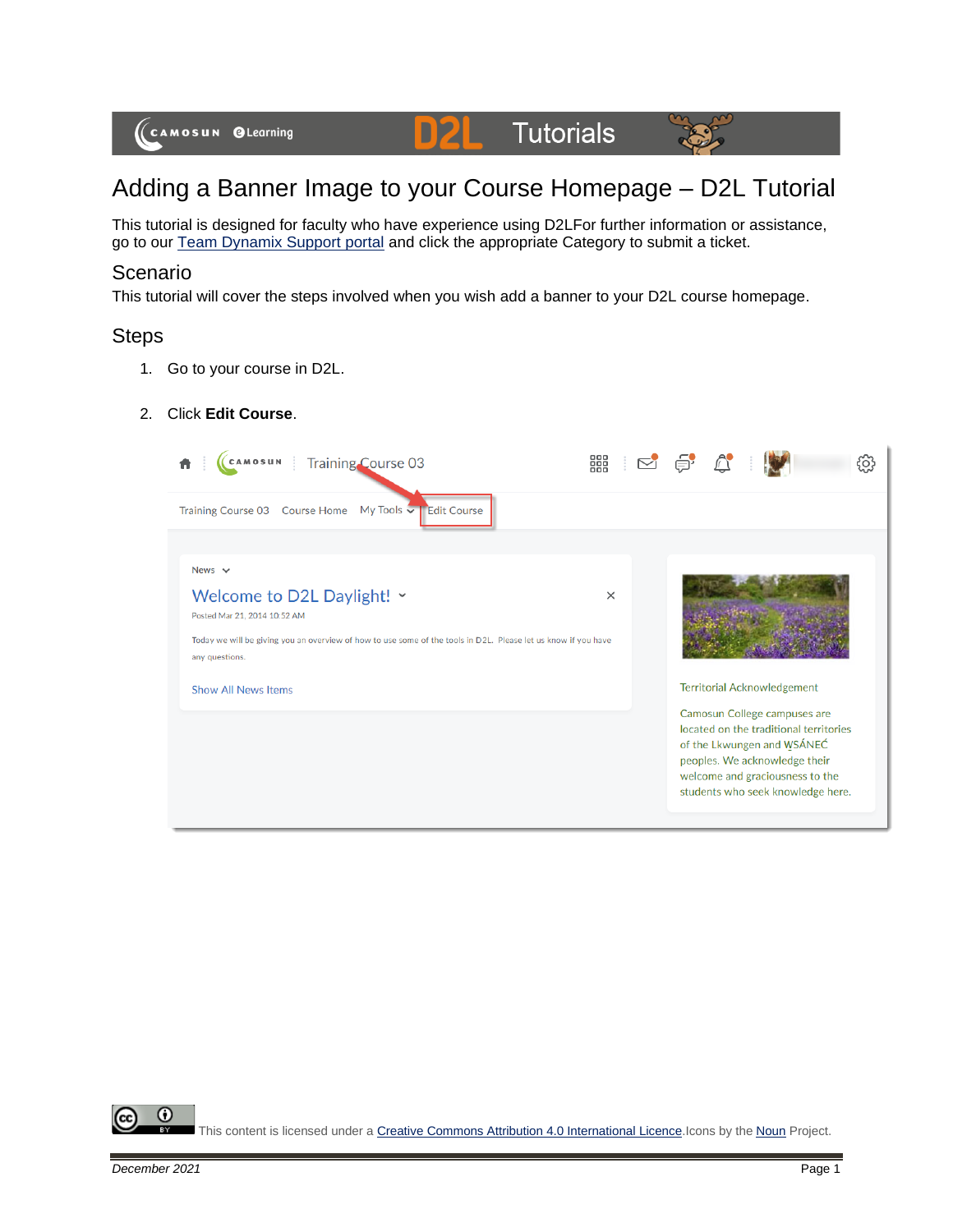#### 3. Click **Course Offering Information**.

| Training Course 03  Course Home  My Tools v  Edit Course |                                 |                                     |  |  |  |
|----------------------------------------------------------|---------------------------------|-------------------------------------|--|--|--|
| <b>Course Administration</b>                             |                                 |                                     |  |  |  |
| Category<br>Name<br><b>Site Setup</b>                    |                                 |                                     |  |  |  |
| Course Offering Information<br><b>■</b> Widgets          | 合 Homepages                     | <b>8</b> Navigation & Themes        |  |  |  |
| <b>Site Resources</b>                                    |                                 |                                     |  |  |  |
| <b>图 Book Management</b>                                 | Calendar                        | <b>Ⅲ</b> Content                    |  |  |  |
| <b>Course Builder</b>                                    | 图 External Learning Tools       | <b>E</b> Frequently Asked Questions |  |  |  |
| Glossary<br><b>AA</b>                                    | <b>全</b> Import / Export / Copy | <b>es</b> Links                     |  |  |  |
|                                                          |                                 | <b>选</b> Manage Dates               |  |  |  |
| <b>Manage Files</b>                                      |                                 |                                     |  |  |  |
| Learner Management                                       |                                 |                                     |  |  |  |
| Attendance                                               | <b>E</b> Class Progress         | <b>Classlist</b><br>旧               |  |  |  |
| <sup>00</sup> Croupe                                     | <b>Components</b>               |                                     |  |  |  |

4. Under Homepage Banner select **Display the image in a banner on the course homepage**. This will take the image associated with your course in the My Courses widget and make it a banner on your course homepage. Click **Save**.



 $\odot$ This content is licensed under [a Creative Commons Attribution 4.0 International Licence.I](https://creativecommons.org/licenses/by/4.0/)cons by the [Noun](https://creativecommons.org/website-icons/) Project.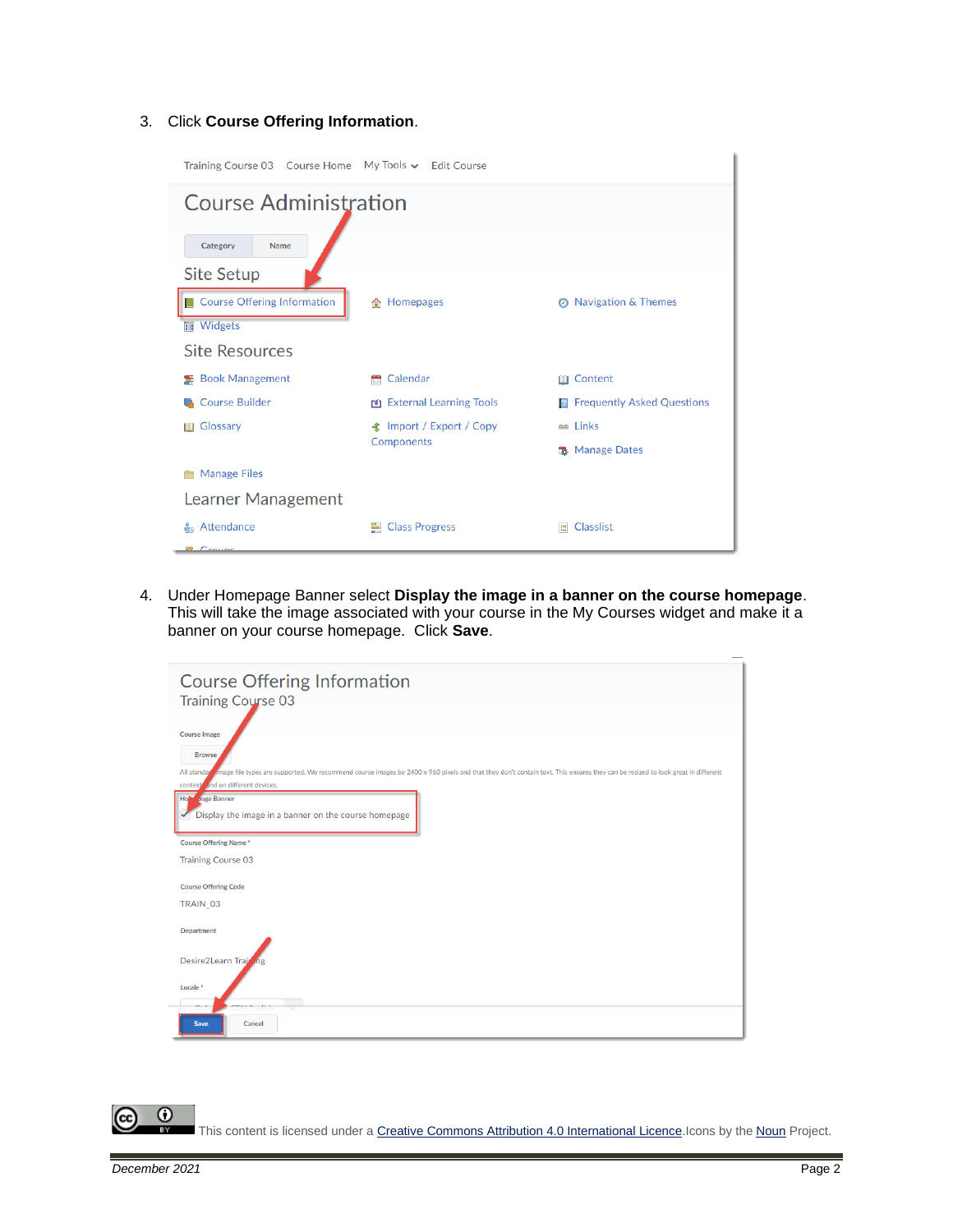5. OR if you want to upload an image of your own and add it as a banner (and as the image that will appear in the My Courses widget), click **Browse** under **Course Image**.

| <b>Course Offering Information</b><br><b>Training Course 03</b>                                           |  |  |  |
|-----------------------------------------------------------------------------------------------------------|--|--|--|
| Course Image                                                                                              |  |  |  |
| <b>Browse</b>                                                                                             |  |  |  |
| All standard image file types are supported. We recommend course images be 2400 x 960 pixels and that til |  |  |  |
| contexts and on different devices.                                                                        |  |  |  |
| <b>Homepage Banner</b>                                                                                    |  |  |  |
| Display the image in a banner on the course homepage                                                      |  |  |  |
| <b>Course Offering Name*</b>                                                                              |  |  |  |
| <b>Training Course 03</b>                                                                                 |  |  |  |

And then in the **Add a File** box, clicking **My Computer**...



 $\odot$ (cc This content is licensed under [a Creative Commons Attribution 4.0 International Licence.I](https://creativecommons.org/licenses/by/4.0/)cons by the [Noun](https://creativecommons.org/website-icons/) Project.